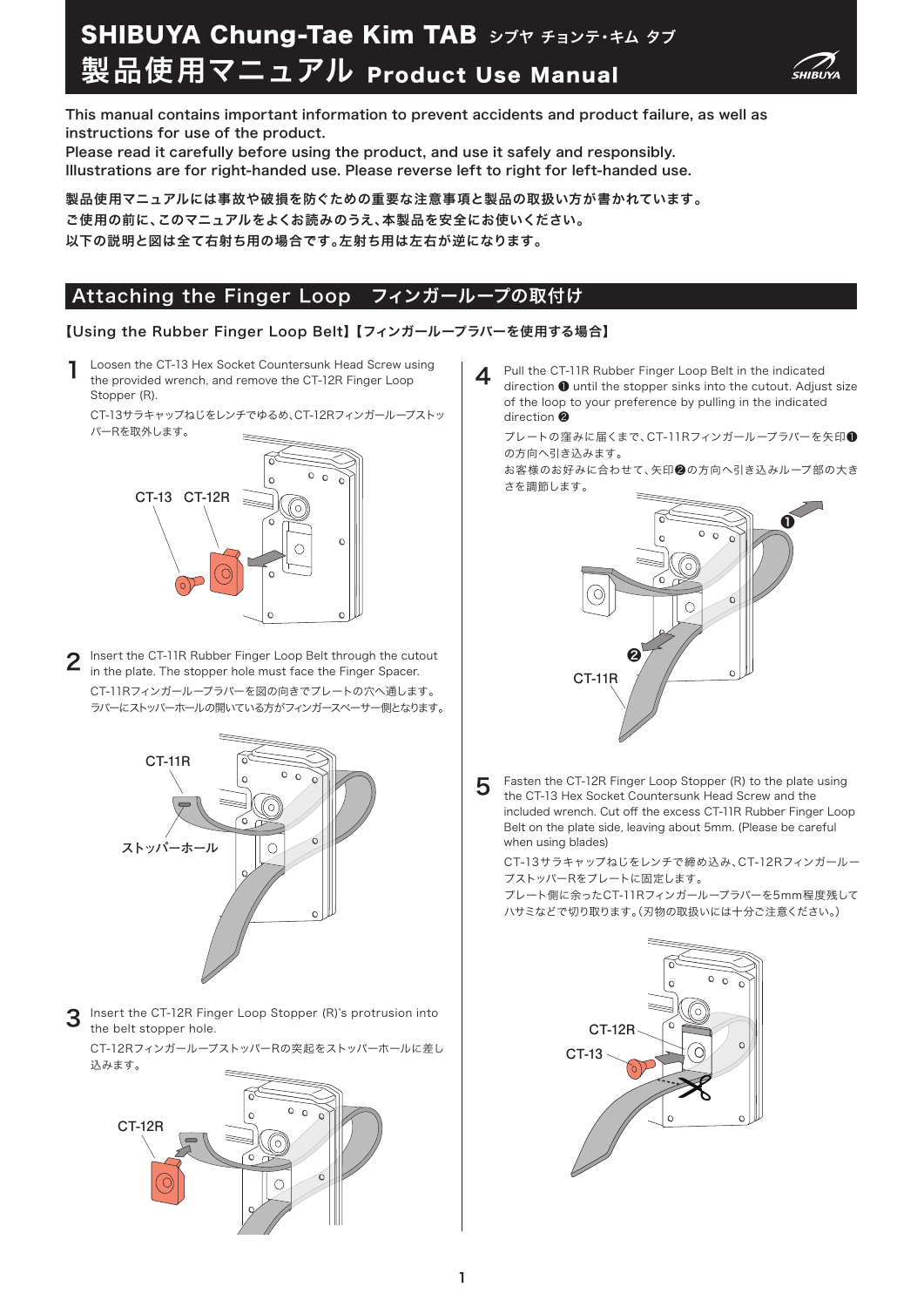

#### 【Using a cloth belt of your choice】 【お好みの平紐を使用する場合】

This tab can be used with a third party cloth belt or flat lace. お客様でご用意した平紐を使用することができます。

- Remove the CT-12R Finger Loop Stopper (R). CT-12RフィンガーループストッパーRを取外します。 1
- $2$  lnsert the belt through the cutout in the plate, and adjust the size of the loop. size of the loop.

Please refer to the table below for the ideal belt size. お好みの平紐をプレートの穴へ通し、ループ部の大きさを調節します。 紐サイズの適応目安は下記表をご参照ください。



| 紐の厚さ Belt thickness | 紐の幅 Belt width |
|---------------------|----------------|
| $0.8 \sim 1.2$ mm   | $8\sim10$ mm   |

\*Belt thickness is measured when pressed flat.

\*The effectiveness of the fastener may vary depending on the type of material used.

注)紐の厚さは押しつぶした状態で測ります。

注)紐の編み方により固定する力が弱くなる場合がございます。

3 Insert the CT-12C Finger Loop Stopper (C) into the cutout in<br>the plate, and fasten it to the plate with the CT-13 Hex Socke the plate, and fasten it to the plate with the CT-13 Hex Socket Countersunk Head Screw.

CT-12CフィンガーループストッパーCをプレートの窪みに合わせ、CT-13 サラキャップねじを締め込みプレートに固定します。 ストッパーを固定後、プレート側に余った平紐をハサミなどで切り取ります。 (刃物の取扱いには十分ご注意ください。)



### Attaching the Finger Spacer Rubber フィンスぺラバーの取付け

Stretch the CT-3 Finger Spacer Rubber as shown. 図のようにCT-3フィンスペラバーを引き伸ばします。 1



2 Insert from one side of the CT-2 Finger Spacer as shown.<br> $\sum_{\mu \in \mathbb{F}^2} \frac{1}{\mu} \sum_{\mu \in \mathbb{F}^2} \sum_{\mu \in \mathbb{F}^2} \sum_{\mu \in \mathbb{F}^2} \sum_{\mu \in \mathbb{F}^2} \sum_{\mu \in \mathbb{F}^2} \sum_{\mu \in \mathbb{F}^2} \sum_{\mu \in \mathbb{F}^2} \sum_{\mu \in \mathbb{F}^2} \sum_{\mu \in \math$ 伸ばした状態でCT-2フィンガースペーサーの片側から被せます。

Stretch the CT-3 Finger Spacer Rubber even further, pulling it over the opposite side of the Spacer. 3

そのまま更にCT-3フィンスペラバーを強く引き伸ばし、反対側まで被せます。



Press it down while covering both sides. 両側を被せたまま、プレート側まで押し込みます。 4

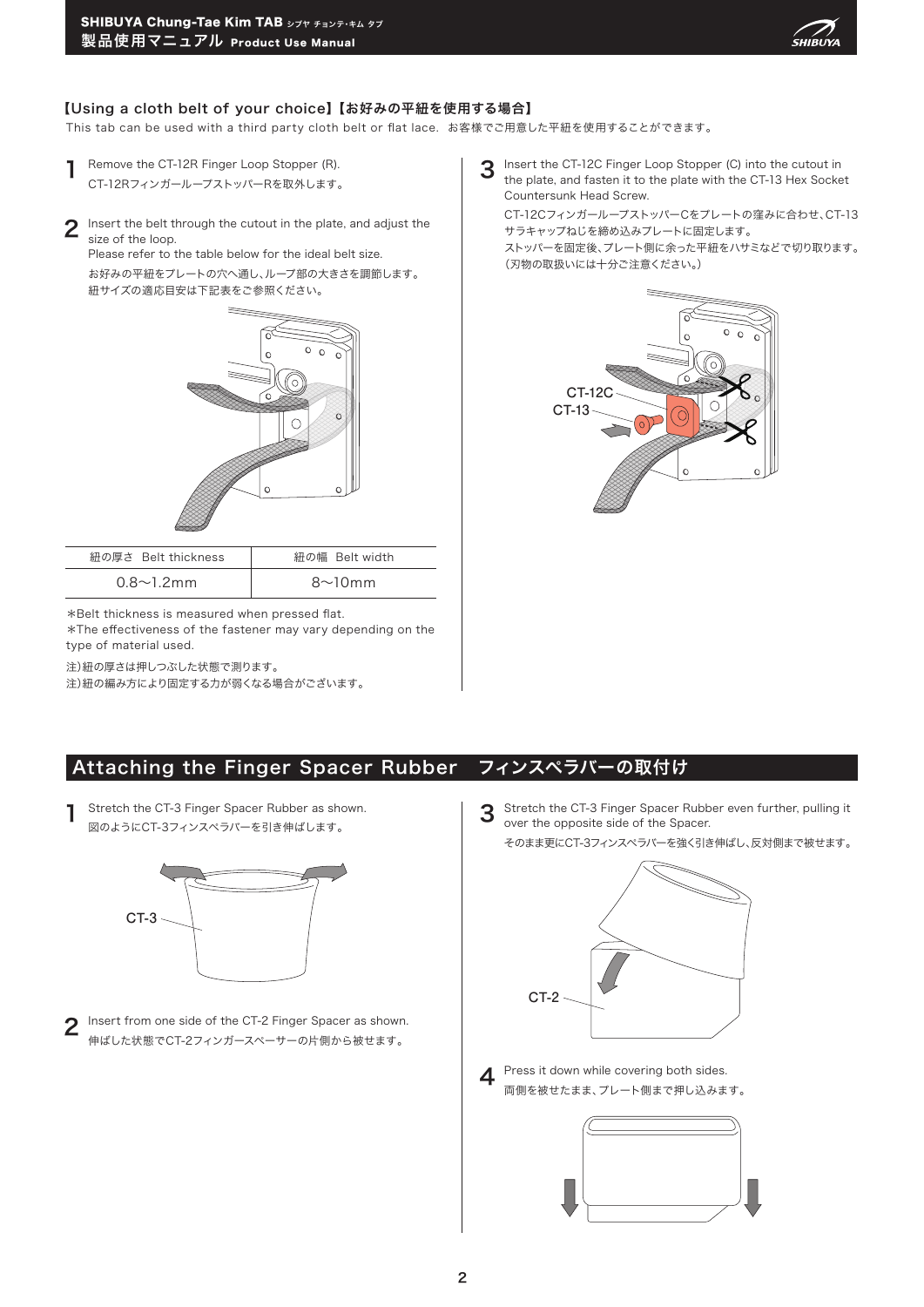

## Adjusting the Finger Spacer フィンガースペーサーの調整

1 The CT-2 Finger Spacer's attachment position can be moved laterally in 6mm increments by removing the CT-6 Ultra Low Head Cap Screw.

Additionally, it can be adjusted by 3mm by loosening the CT-6 Ultra Low Head Cap Screw and sliding the Spacer. Adjust to fit the depth of your fingers' hook on the string.

CT-6極低頭キャップねじをレンチで外すと、CT-2フィンガースペーサー の取付位置を6㎜間隔で前後に動かすことができます。

また、CT-6極低頭キャップねじをゆるめると3㎜の範囲で前後位置を調 整できます。取掛けの深さに合った位置に取付けてください。



#### Replacing the Tab Leather 革の交換

The Backing Leather and Cordovan Face can be replaced. バックスキン、コードバンを新しいものと交換することができます。

**1** Loosen the screws to remove Finger Spacer, Finger Loop Belt, and Finger Loop Stopper.

ねじをゆるめて、フィンガースペーサー、フィンガーループ、フィンガー ループストッパーを外します。



**2** Replace the Backing Leather and Cordovan Face by loosening all CT-8 Countersunk Head Screws. CT-8 特殊サラキャップねじを全てゆるめて、バックスキン、コードバン を新しいものと交換します。



3 Align the leather's holes with the threads in the plate, and fasten the CT-8 Countersunk Head Screws.

プレートのメねじと、革の穴を合わせCT-8 特殊サラキャップねじを取付 けて固定します。



4 Once you have attached the Backing Leather and Cordovan Face, replace the Finger Spacer, Finger Loop, and Finger Loop Stopper to their original positions.

バックスキン、コードバンを固定したら、フィンガースペーサー、フィン ガーループ、フィンガーループストッパーをもとの位置に取付けます。

2 The Finger Spacer can be tilted vertically by loosening the CT-6 Ultra Low Head Cap Screw. Adjust to fit your preferred hook angle, and re-tighten.

CT-6極低頭キャップねじをレンチでゆるめると、フィンガースペーサー を上下に傾けることができます。

お好みの取掛け角度に調整し、締め直してください。



\*The CT-2 Finger Spacer features an anti-slip edge on the surface facing the Backing Leather, to securely fix the position and angle.

\*CT-2フィンガースペーサーとバックスキンの接触面には、滑り止めが 設けてありスペーサーの位置や角度を確実に固定することができます。